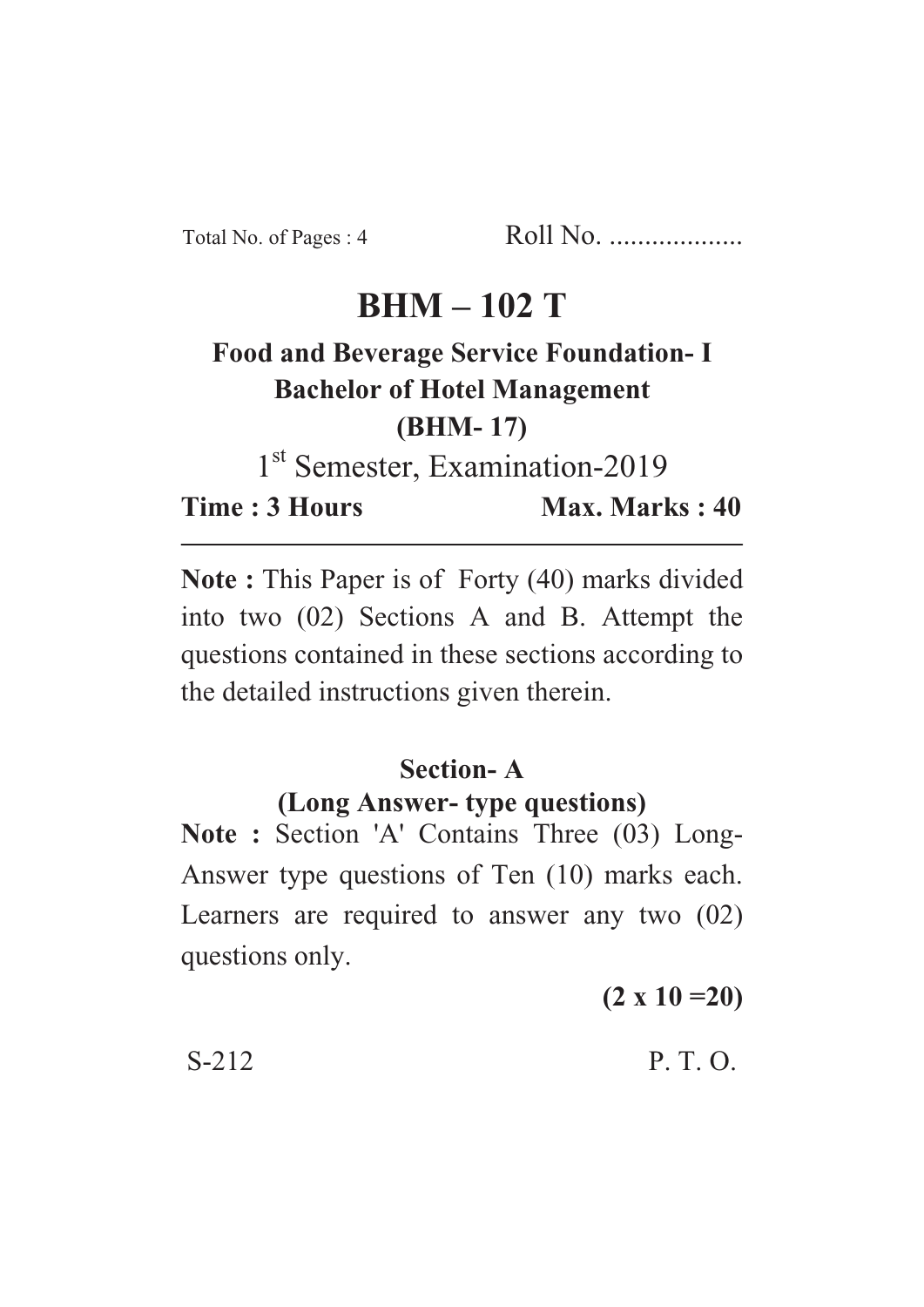**(2)**

- 1. What are the various food and beverage service outlets? Explain in detail.
- 2. What are the various emerging trends in food services? Also discuss their salient features.
- 3. What are the various attributes of food & beverage service staff? Explain in detail.

### **Section - B (Short-Answer-Type questions)**

**Note :** Section 'B' contains six (06) Short- answer type questions of Five (05) marks each. Learners are required to answer any Four (04) questions only.

**(5x4=20)**

S-212